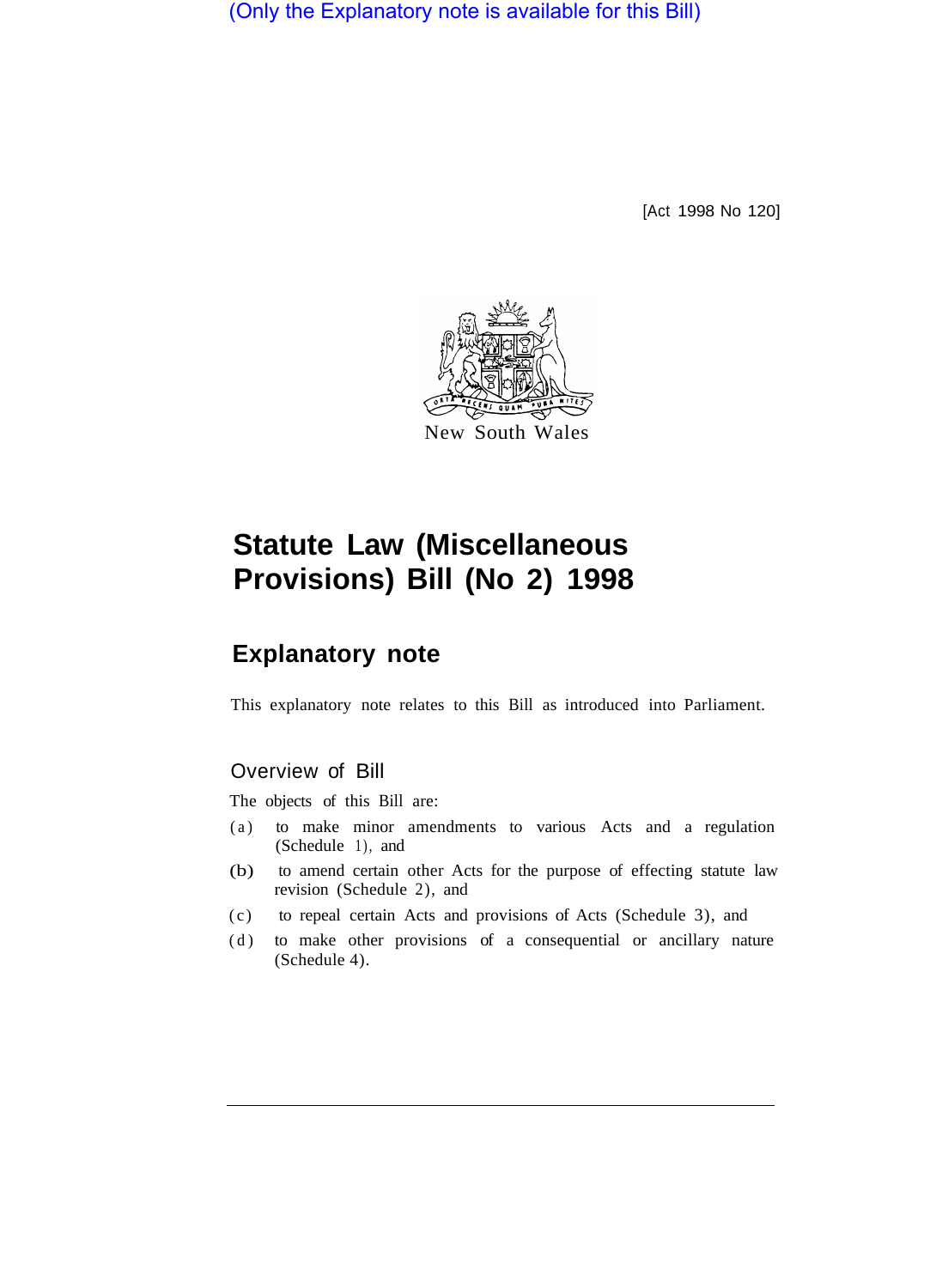Statute Law (Miscellaneous Provisions) Bill (No 2) 1998 [Act 1998 No 120]

Explanatory note

## Outline of provisions

**Clause 1** sets out the name (also called the short title) of the proposed Act.

**Clause 2** provides for the commencement of the proposed Act.

**Clauses 3-5** are machinery provisions that give effect to the Schedules to the Act containing amendments, repeals and savings, transitional and other provisions.

**Clause 6** makes it clear that the explanatory notes contained in the Schedules do not form part of the proposed Act.

#### **Schedule 1 Minor amendments**

**Schedule 1** makes amendments to the following Acts and regulation:

Anglican Church of Australia Trust Property Act 1917 No 21

Associations Incorporation Act 1984 No 143

Building and Construction Industry Long Service Payments Act 1986 No 19

Business Names Act 1962 No 11

Casino Control Act 1992 No 15

Community Land Management Act 1989 No 202

Constitution Act 1902 No 32

Consumer Credit Administration Act 1995 No 69

Contaminated Land Management Act 1997 No 140

Conveyancers Licensing Act 1995 No S7

Co-operation Act 1923 (1924 No l )

Co-operatives Act 1992 No 18

Electricity Safety Act 1935 (1946 No 13)

Employment Agents Act 1996 No 18

Environment Planning and Assessment Act 1979 No 203

Fair Trading Act 1987 No 68

Fire Brigades Act 1989 No 192

Freedom of Information Act 1989 No 5

Explanatory note page 2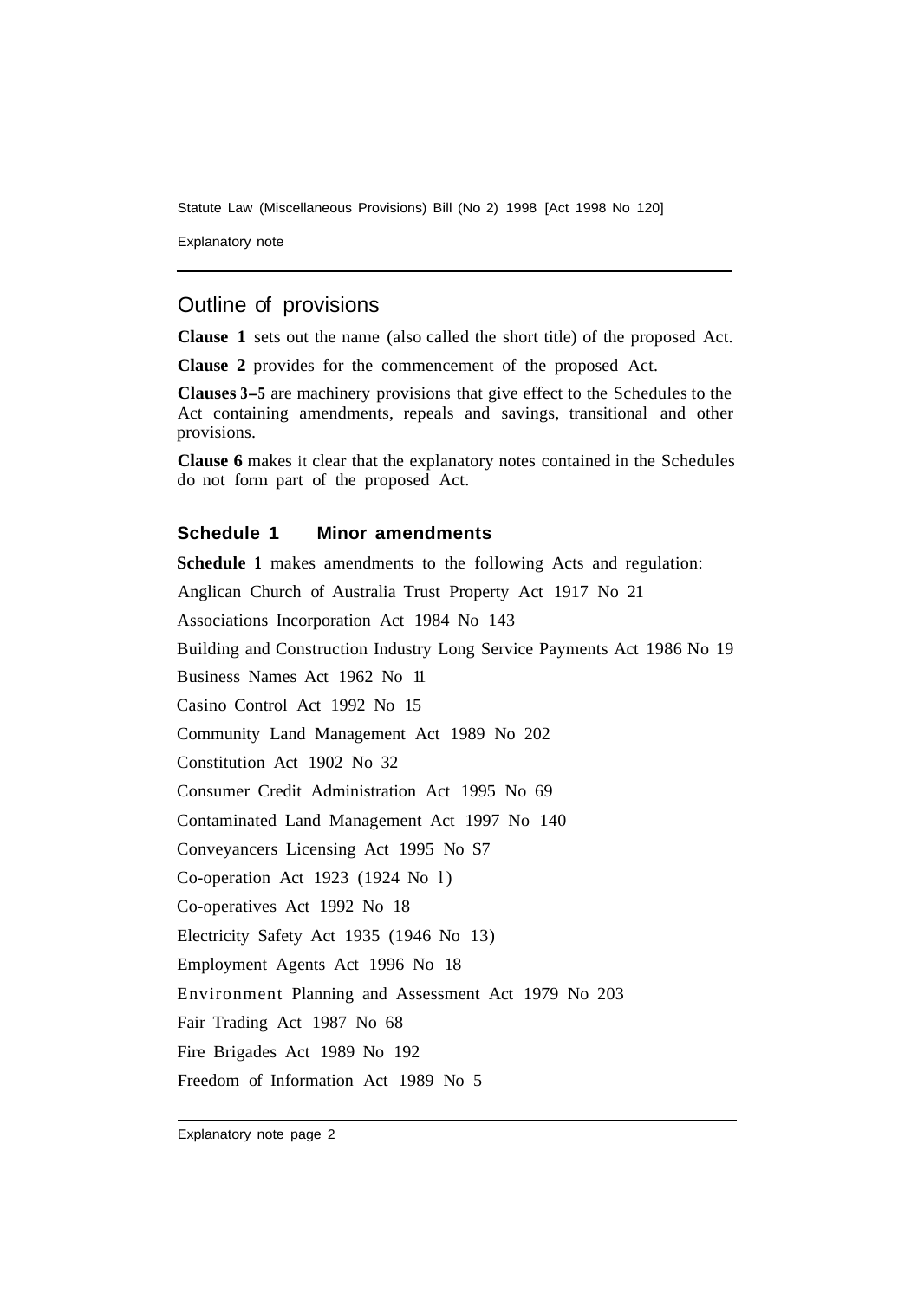Statute Law (Miscellaneous Provisions) Bill (No 2) 1998 [Act 1998 No 120]

Explanatory note

Gas Supply Act 1996 No 38 Health Administration Act 1982 No 135 Health Services Act 1997 No 154 Home Building Act 1989 No 147 Industrial Relations Act 1996 No 17 Institute of Sport Act 1995 No 52 Landlord and Tenant (Amendment) Act 1948 No 25 Landlord and Tenant (Rental Bonds) Act 1977 No 44 Motor Dealers Act 1974 No 52 Parliamentary Electorates and Elections Act 1912 No 41 Pesticides Act 1978 No 57 Police Integrity Commission Act 1996 No 28 Police Service Act 1990 No 47 Prices Regulation Act 1948 No 26 Professional Standards Act 1994 No 81 Property, Stock and Business Agents Act 1941 No 28 Protection of the Environment Operations Act 1997 No 156 Public Notaries Act 1997 No 98 Public Sector Management Act 1988 No 33 Public Sector Management (General) Regulation 1996 Residential Tenancies Act 1987 No 26 Road Transport (Vehicle Registration) Amendment Act 1998 No 26 Stock (Chemical Residues) Amendment Act 1996 No 21 Strata Schemes Management Act 1996 No 138 Trade Measurement Administration Act 1989 No 234 Traffic Act 1909 No 5 Travel Agents Act 1986 No S Valuers Registration Act 1975 No 92 Workers Compensation Legislation Amendment Act 1998 No 85 Workplace Injury Management and Workers Compensation Act 1998 No 86 The amendments to each Act and regulation are explained in detail in the explanatory note relating to the Act or regulation concerned set out in Schedule 1.